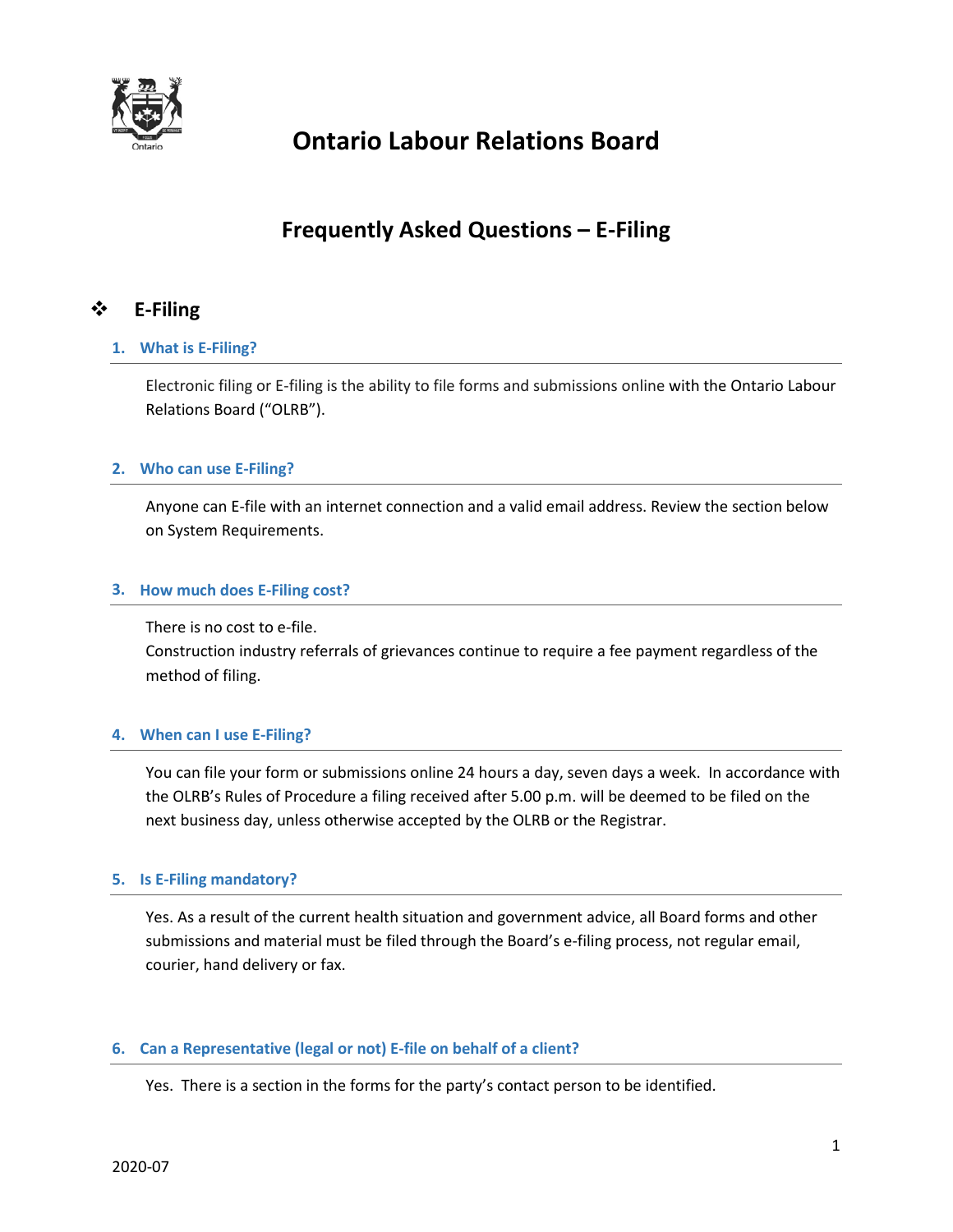# **7. Where can I find the Forms and in what format are they?**

Forms are available in English and in French in PDF format and can be found on th[e OLRB website.](http://www.olrb.gov.on.ca/)

# **System Requirements for E-filing**

#### **8. What are the technical requirements for using E-Filing?**

You must have an internet connection and a valid email address and up-to-date Adobe Acrobat in order to submit your form online.

## **9. Can I complete the form using my mobile device such as smartphone or tablet?**

No. Currently, the version of Adobe Acrobat used on mobile devices is incompatible with the OLRB E-filing system.

## **10. What is the software required to view and complete the PDF forms online?**

Download and complete the OLRB forms using ONLY an up-to-date version of Adobe Acrobat.

Do not complete the forms within your Internet browser as you may encounter some of the following issues:

- You may not be able to attach documents, print or submit the form.
- You will lose the information you completed if you leave the form and browse to other web pages in the same browser window.
- The 'back' or 'forward' buttons on your browser will close the form and delete all of your entered information.

If the form opens in your internet browser, save it, then close the form that is open in the browser and then reopen your saved form using Adobe software.

The latest version of Adobe reader is available for free and can be downloaded from the following website[: http://www.adobe.com/products/acrobat/readstep.html.](http://www.adobe.com/products/acrobat/readstep.html)

## **11. How do I check which version of Adobe Acrobat I am using?**

Open Adobe Acrobat, click on 'Help' from the menu bar and then click on 'About Adobe Acrobat'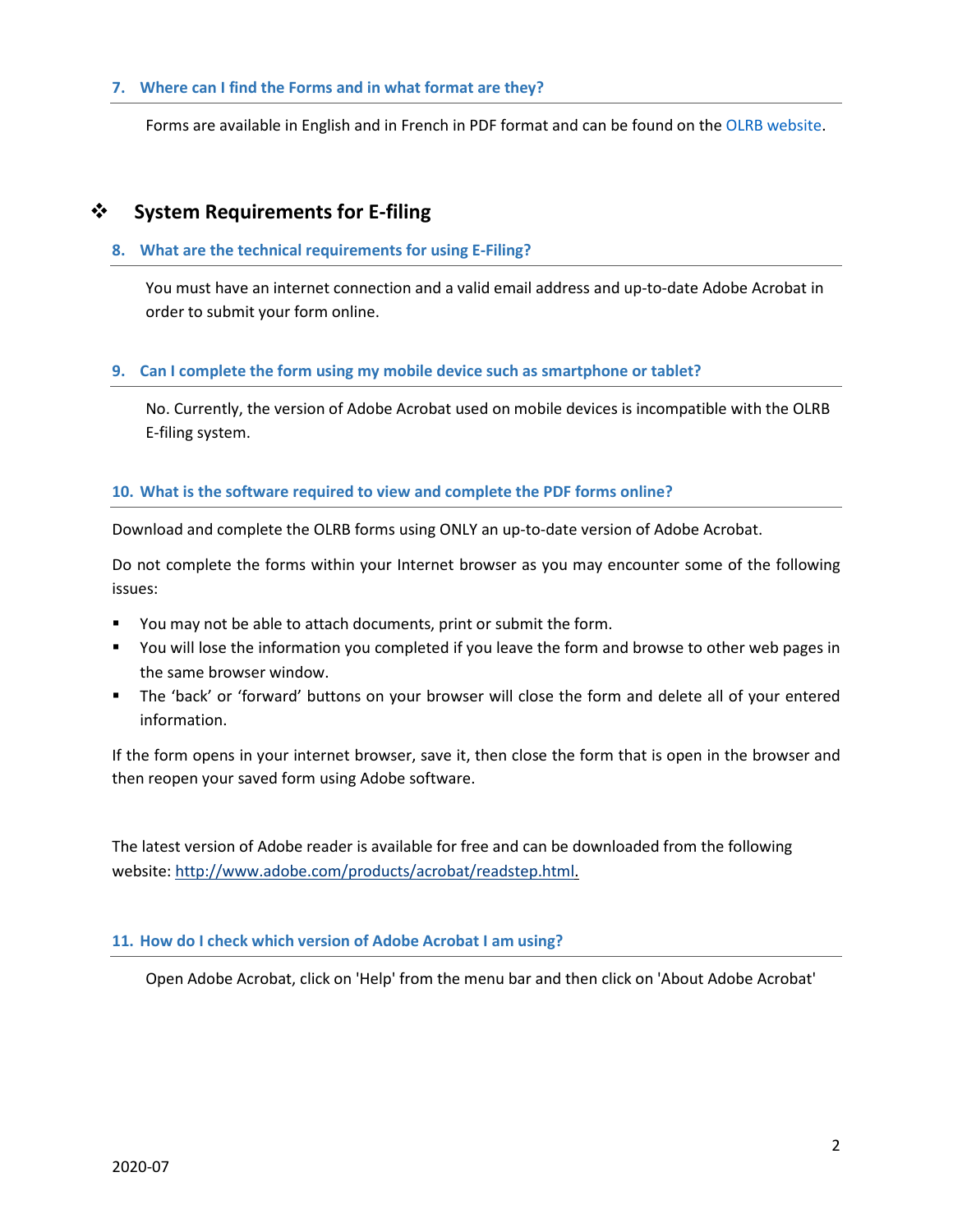# **Printing the Form**

# **12. Can I print a Blank Form and complete it by hand?**

Yes. To print a blank form **use only** the 'Print Blank Form' button located at the top right corner of the form

# **13. Is there a difference between the 'Print' buttons on the form? Which one should I use and when?**

Yes. The different Print buttons print the form in different ways and to different points in the form.

- 'Print Blank Form' Button is used to print a blank form and expands all hidden sections. This blank form is the one to complete by hand.
- The Print button on the 'Documents to be Delivered' page prints the form up to the 'Documents to be Delivered' page. The form should be printed using this button when you are printing a copy to be delivered to the other parties in the proceeding (and before completing the Certificate of Delivery).
- The Print button located at the bottom of the 'File with the Board' page prints the entire form. This button is used to print the entire completed form, including the completed Certificate of Delivery, to be filed with the OLRB or for your records.

# **14. Can I print the attachments using the 'Print' buttons located within the form?**

No. Any documents attached to the form will not be printed by the 'Print' buttons. Attached documents should be opened and printed separately.

## **15. Other than the 'Print' buttons in the form, can I print another way?**

No. Do not use other printing options such as File > Print, Adobe print icon, CTRL P or other 'print' buttons located within the form. This will result in printing an incomplete form.

# **Save Form**

# **16. Can I save the form directly from the OLRB website without viewing it?**

Yes. You can save a form from the OLRB website without viewing it by right-clicking on the hyperlinked form title, selecting "Save As" and then saving the blank form to your computer.

## **17. How can I save the form?**

You can save the blank form after viewing it or a partially completed form or a fully completed form by using one of the following 3 methods:

- 1) Click on any 'Save' button **within** the form; or
- 2) Click on the small disk icon that appears in Adobe Acrobat; or
- 3) Go to File >Save As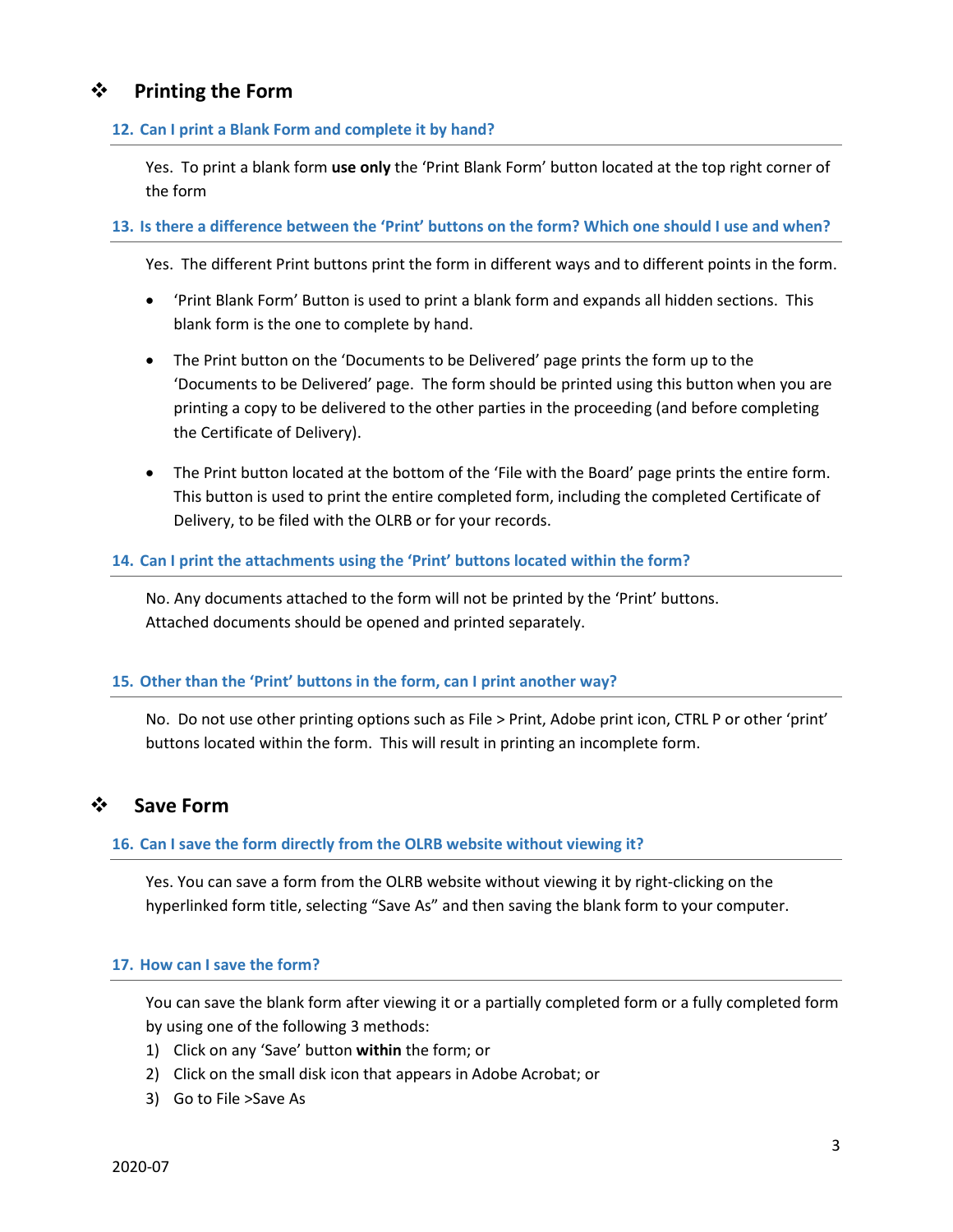#### **18. Can I save the form if I have partially completed it?**

Yes. You may save the form any time. Refer to question 'How Can I Save the Form?'

#### **19. Can I save the completed form without losing any information entered?**

Yes. You may save the form at any time. Refer to question 'How Can I Save the Form?'

# **20. Can I save the form and re-use it in the future**

Although the forms can be saved, it is recommended that you download the form directly from the OLRB website each time to ensure that you are using the most current version as the forms are updated on a regular basis.

# **Attaching Documents**

#### **21. How do I Include supporting documents when I E-file a form?**

Attach supporting documents to the form by uploading them into the 'Attached Documents' section of each form.

The file name must contain ONLY letters 'A-Z' or 'a-z', numbers '0-9', underscore '\_' or dash '-'. If other characters are used, the form and attachment(s) will not be successfully submitted.

#### **22. Is there a size limit on the documents that can be attached to the E-form?**

The maximum size of attachments is 7MB. The size of your attachments is calculated directly on the form so you will know when you are approaching the maximum size permitted.

#### **23. Is there any limit on the number of the documents that can be attached to the E-form?**

No. There is no limit on the number of the documents that can be attached to the E-form provided the total size of all the attached documents is less than or equal to 7MB.

# **24. Can the attached documents be password protected?**

No. Any document submitted online should not be password protected.

### **25. What are the different file formats that can be attached to an E-Form?**

The different file formats that can be attached are: Images: .jpg, .jpeg, .bmp, .png, .tif, .tiff, .gif Spreadsheets: .xls, .xlsx, .csv, .ods Structured Documents: .htm, .html Word/text/PDF documents: .doc, .docx, .txt, .pdf, .rtf, .odt, .xps, .pptx, .ppt, .msg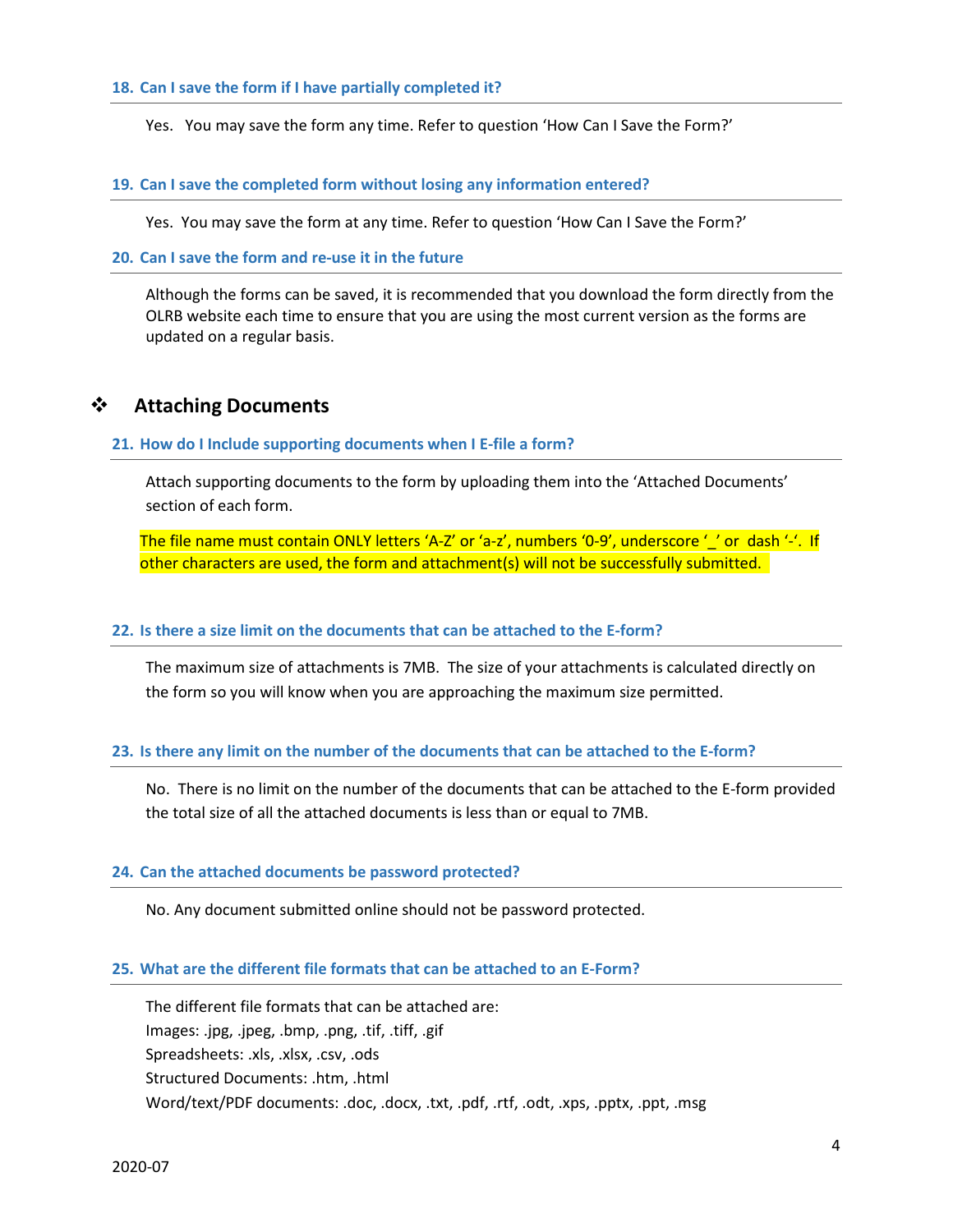# **26. Why do I get an error message when I am trying to attach a document in a permitted format?**

You might get an error message if you are attempting to attach a document that is still open. Close the document and then attach. Or the error message might be because you have exceeded the maximum attachment's size limit.

# **Contact Information - Part A of the form**

# **27. How do I complete the contact information for each party and their Representatives, if any?**

Provide the full contact information of all the parties in the proceeding, and any Representatives/Contact persons.

If your chosen representative is not a member of the Law Society of Upper Canada or does not fall within an exception pursuant to the Law Society Act or the by-laws of the Law Society of Upper Canada, the OLRB may not permit that person to represent you.

# **28. How do I add/delete multiple parties or Representatives/contact persons?**

If you are completing the form electronically: Click the 'Add' button in the applicable section and complete all the contact information.

If you wish to delete a party click the '-' minus sign.

In instances where there are multiple individuals from the same organization (for example, multiple union representatives or multiple lawyers at the same law firm), you are not required to complete an additional contact section for any subsequent individual. You can simply add their name, email address and phone number in the 'Additional Contact Information' box.

# **Certificate of Delivery**

# **29. What is the purpose of the Certificate of Delivery?**

You must fill out the Certificate of Delivery in order to certify when and by what method the documents identified in the form were delivered to each of the parties.

You must complete the 'Certificate of Delivery' for each party separately.

## **30. When do I Complete the Certificate of Delivery?**

After you have delivered the form and any required documents, you must complete the Certificate of Delivery.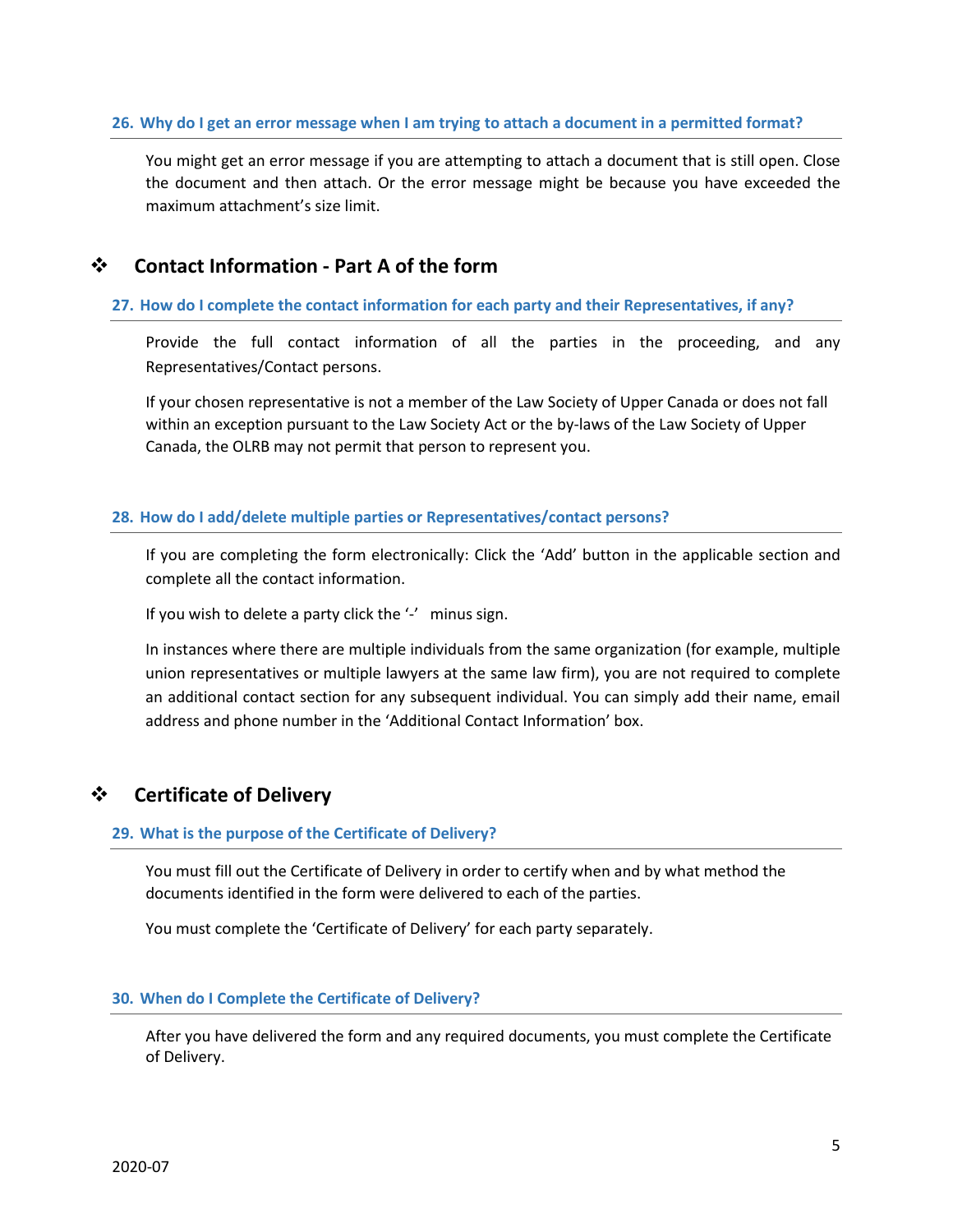# **31. How to Complete the Certificate of Delivery Electronically?**

- For each party to whom the form and documents have been delivered, you must complete the delivery information separately.
- Use the 'Add' button to add an additional section to the Certificate of Delivery for additional parties as required.
- Go to 'File with the Board' page and print or save the completed form with completed Certificate of Delivery for your records.

# **Submit - E-filing your form**

# **32. Can I submit the form online if I do not have a valid email address?**

No. You must provide a valid email address in order to file electronically.

## **33. What happens if I submit the form electronically multiple times?**

Only file your form once. If the OLRB receives your form more than once, it will only accept the first form received.

## **34. Will the OLRB return my electronically submitted form back to me?**

No. Save a copy of your form and all attachments prior to submitting as the OLRB will not return them to you.

## **35. What happens after I click submit?**

You will be getting a final reminder message to print or save your form. When you decide to proceed, you will get this message.

Warning: JavaScript Window - Multiple Submit



Your submission is in progress. Do not close the form until the submission is complete.

OK

**Do not close your form at this point or your submission will be interrupted. Wait until you get a confirmation that the submission is successful.**

## **36. How do I know if my form has been E- filed successfully?**

After submitting the form, a confirmation message will be displayed on your computer screen. This confirmation message will be the indication of your successful submission.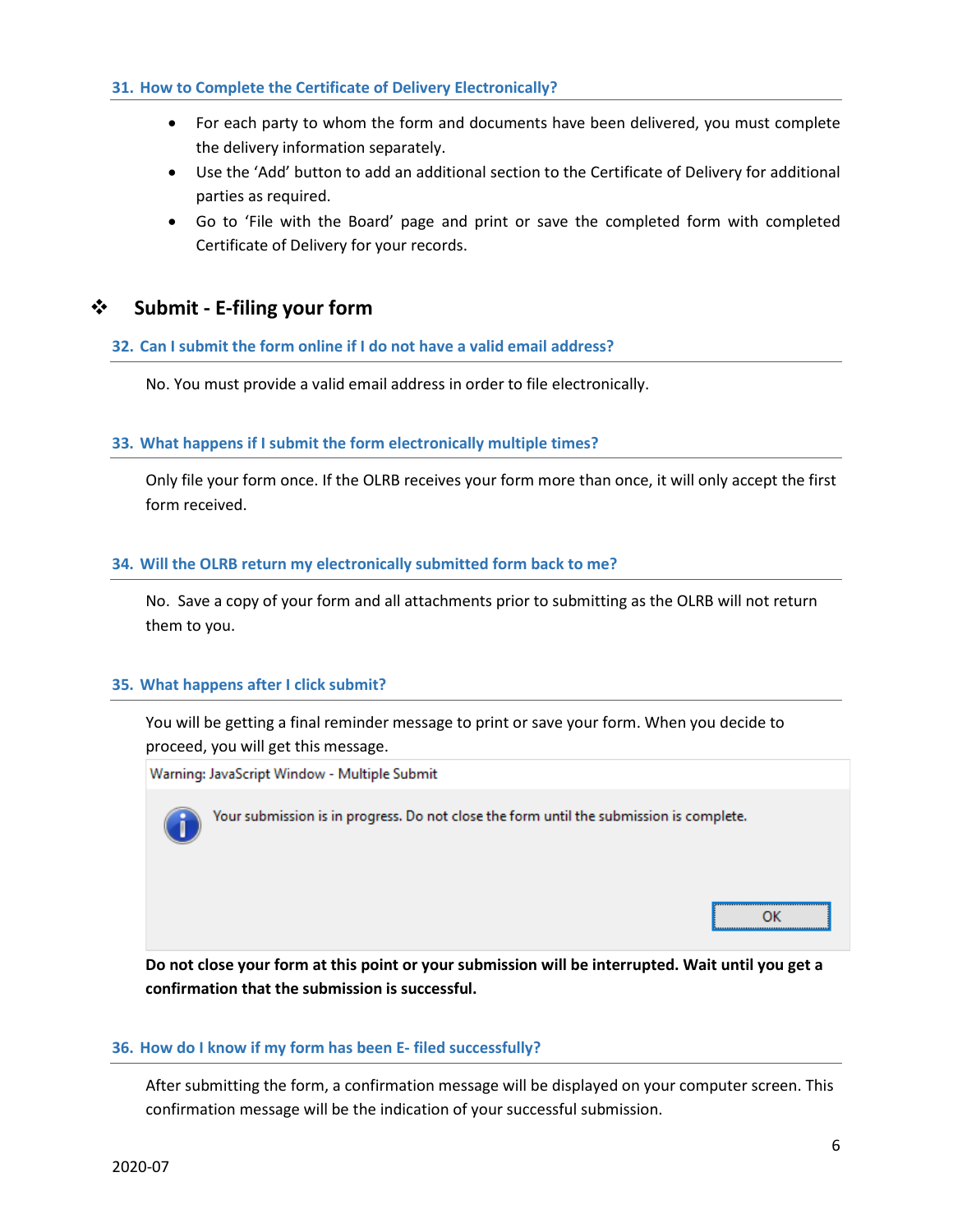You will also receive an email at the email address you provided in the 'File with the Board' page, which will confirm that the OLRB has received your submission. This email will include a confirmation number. If you do not receive a confirmation email within one hour, please contact the OLRB during business hours.

# **37. Is the confirmation number in the confirmation email the same as the OLRB's Confirmation of Filing?**

No. The number in the confirmation email is only a notification that your form has been submitted successfully to the OLRB. If your form is an initiating application, the OLRB will issue a Confirmation of Filing to all parties with an OLRB File Number.

# **Referral of Grievances in the Construction Industry - Payment**

# **38. What are the accepted methods of payment in order to e-file forms relating to the referral of grievances - Form A-86 or Form A-87**

If you are filing Form A-86 or A-87 electronically, you may pay by Visa, MasterCard or Interac.

# **39. Can I submit the Grievance form electronically without making payment?**

No. The form cannot be submitted electronically without payment. When you click on the 'Submit' button, you will be taken to the payment page. Once the payment is successful, you will receive a confirmation email.

# **Electronic Submissions form – Form A-108**

# **40. What is the Electronic submissions form – A-108?**

The new 'Electronic Submissions Form' – Form A-108 allows parties to attach and file submissions, letters or other material electronically.

# **Technical Difficulties?**

## **41. What if I am experiencing technical difficulties?**

If you are experiencing technical difficulties, it could be as a result of one of the following;

- o You are not connected to the internet. Check your internet connection
- o You have not opened the form using Adobe Acrobat and the document might be opened in your browser instead. Save the form and open with Adobe Acrobat.